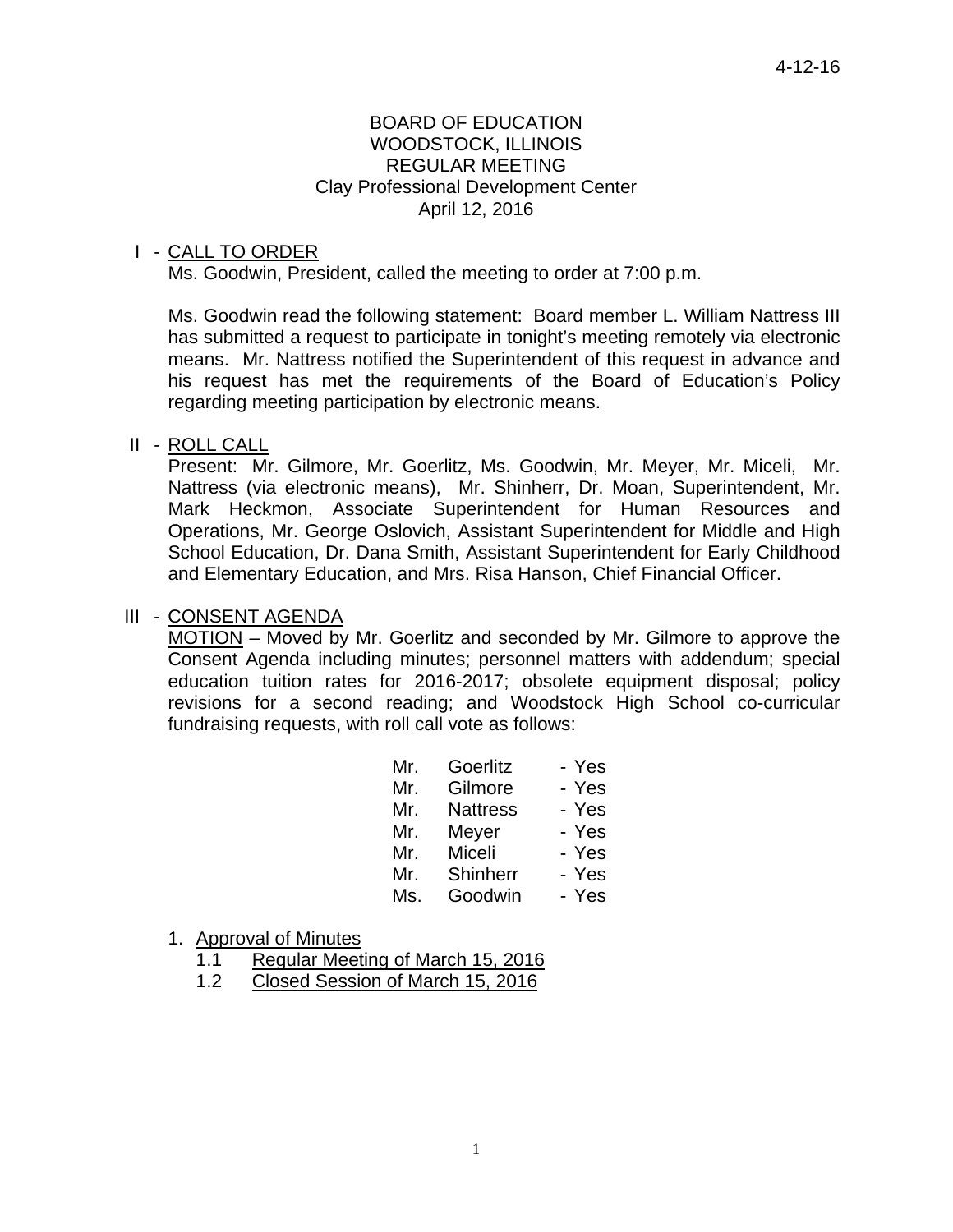# 2. Approval of Routine Personnel Matters

# Employment

Approve the employment of Nicole Kunde as Kindergarten PLC Lead Teacher for the 2016-2017 school year at a stipend of \$1,020. (V. DZ)

Approve the employment of Desiree Stopczynski as Special Ed. Associate for the 2015-2016 school year at 6 hours per day, 5 days per week, \$10.84 per hour. (WNHS)

Approve the employment of Sheri Lungren as Route Driver for the 2015-2016 school year at 4.5 hours per day, 5 days per week, \$17.58 per hour. (Transp.)

Approve the employment of Mayra Rivas as Bilingual Summer Clerk for the summer, 2016 program. Mayra will submit timesheets for the hours worked between May 31 and July 7, 2016 and will be paid her regular hourly rate. (District)

Approve the employment of Debbie Belmonte as Secretary to the Summer School Principal for the summer, 2016 program. Debbie will be paid a stipend of \$1,500 for work during the period from spring, 2016 through July, 2016. In addition, she will submit timesheets and will be paid her regular hourly rate for specific hours worked during the summer session.

Approve the employment of Baret Bailey as Science Teacher for the 2016- 2017 school year at a salary of \$48,172.\* (WHS)

Approve the employment of Shannon Damptz as Route Driver for the 2015- 2016 school year at 3 hours per day, 5 days per week, \$17.58 per hour. (Transp.)

Approve the employment of the following individuals as Associates for the Extended School Year at Clay Academy during the summer of 2016: Ellen Bacher, Jennifer Winter, Mary Van Sickle, Denise Albright, Hollie Grossman and Michelle Wirth. Each will submit timesheets for the hours worked and will be paid their regular hourly rate.

Approve the employment of Julianne Pacana as Special Ed. Life Skills Teacher for the 2016-2017 school year at a salary of \$43,662.\* (PWE)

Approve the employment of Jacob Porter as Assistant Golf Coach for the 2016-2017 school year at a stipend of \$1,947. (c/o WNHS)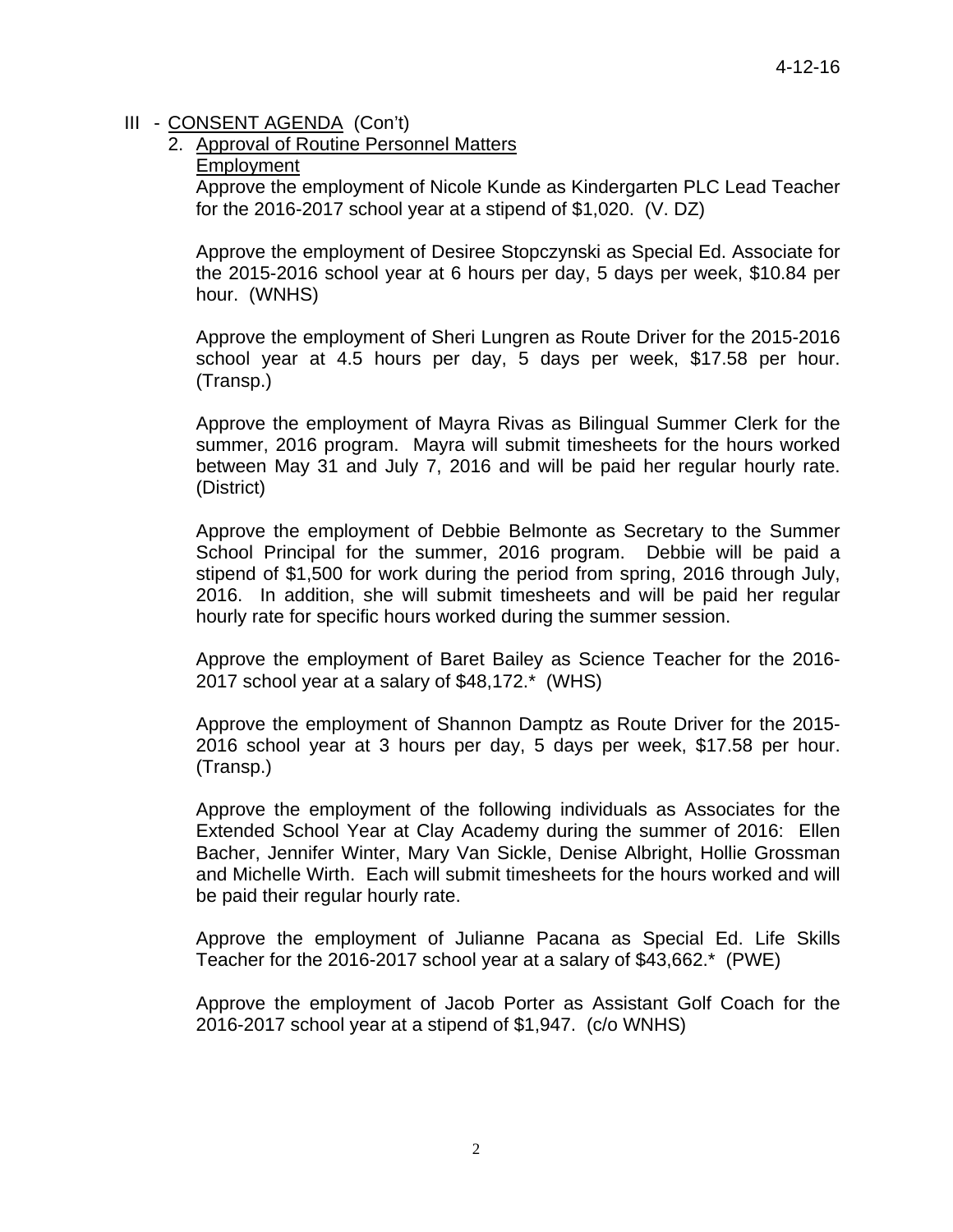2. Approval of Routine Personnel Matters (Con't)

Employment (Con't)

Approve the employment of Jennifer Miner as Special Ed. Associate for the 2015-2016 school year at 3 hours per day, 5 days per week, \$10.84 per hour. (V. DZ)

Approve the employment of Alyssa Niemic as Special Ed. Teacher for the 2016-2017 school year at a salary of \$48,045.\* (CMS)

Approve the employment of Nancy Menge as Art Teacher for the 2016-2017 school year at a salary of \$43,662.\* (MEES)

Approve the employment of Edgar Cuevas as Custodian for the 2015-2016 school year at 8 hours per day, 5 days per week, \$15.31 per hour. (WNHS)

Approve the employment of Laura Summers as 2nd Grade PLC Lead Teacher for the 2016-2017 school year at a stipend of \$1,020. (GWE)

Approve the employment of Kristen Dzialo as Musical Choreographer for the 2015-2016 school year at a stipend of \$1,909. (WNHS/WHS)

Approve the employment of Zach Crinigan as Co-Assistant Baseball Coach for the 2015-2016 school year at a stipend of \$2,129. (WNHS)

Approve the re-employment of Annamarie Spencer to a position as 0.6 FTE Math Teacher for the 2016-2017 school year. (WHS)

\*salary includes the Board-paid contribution to TRS

#### **Other**

Approve the transfer of Justin Triplett to the position of Head Custodian for the 2015-2016 school year at 8 hours per day, 5 days per week, \$24.65 per hour. (WNHS)

Approve the transfer of Becky Goers to a position as Drivers Ed Teacher for the 2016-2017 school year. (WNHS)

Approve the transfer of Pam Bates to the position of Vision/Hearing Itinerant for the 2016-2017 school year at 8 hours per day, 5 days per week. (District)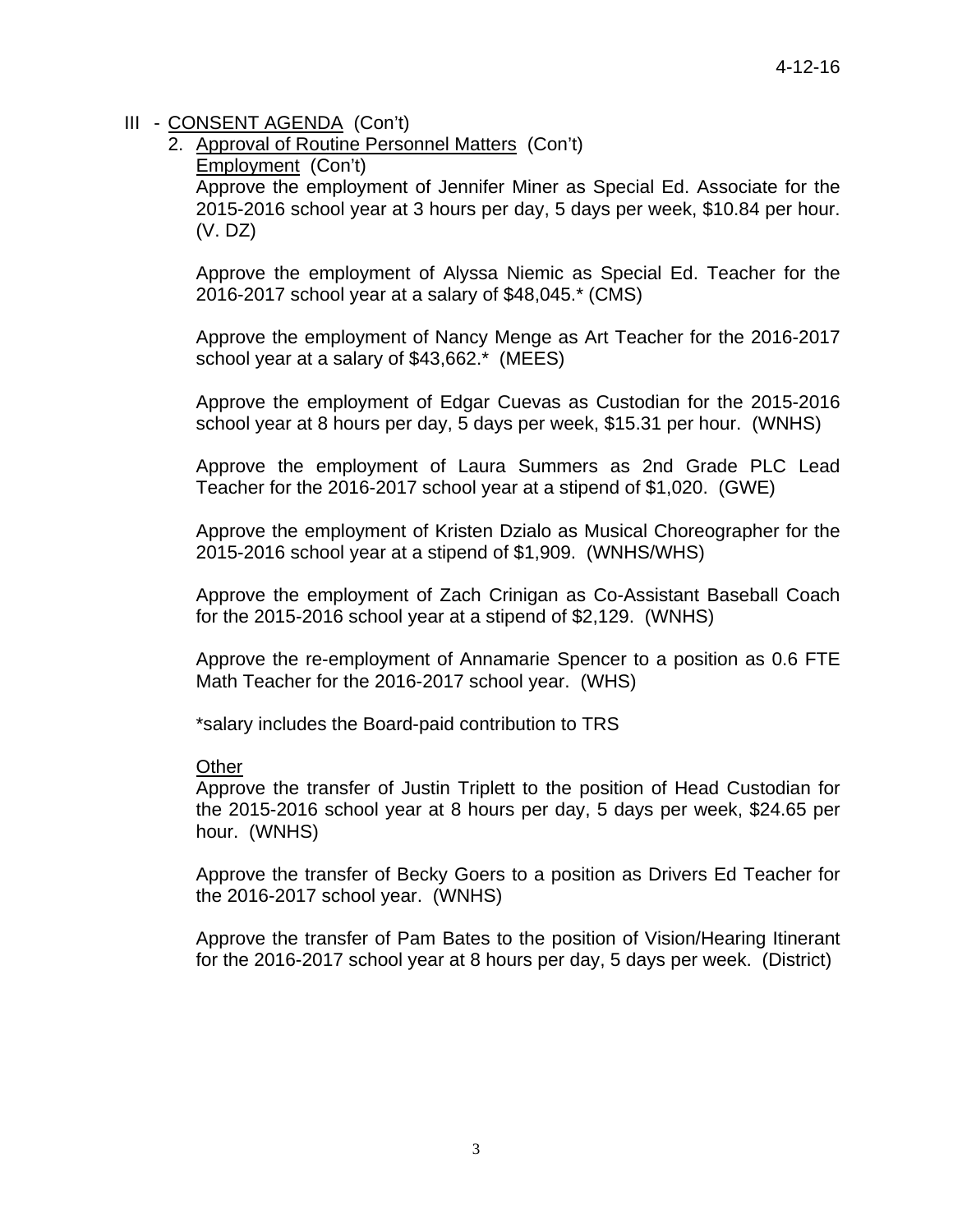2. Approval of Routine Personnel Matters (Con't)

Other (Con't)

Approve the transfer of Martha Hammersmith-Delgado to a position as Attendance Secretary for the 2016-2017 school year at 6 hours per day, 5 days per week, \$13.93 per hour. (GWE)

Approve the transfer of David Riesen to the position of Behavior Coach for the 2016-2017 school year. (District)

Approve the transfer of Jennifer Bigler to a position as 5th Grade Dual Language (English) Teacher for the 2016-2017 school year. (PWE)

Approve a change in FTE status for Melinda Schuldt for the 2016-2017 school year to 1.0 FTE. (Speech/Lang. Pathologist)

Approve a change in resignation dates for Katie Zeman to April 29, 2016. (District – Director of Kids Club)

Approve the transfer of Jake Fritz to a position as 1st Shift Custodian for the 2015-2016 school year at 8 hours per day, 5 days per week, \$16.99 per hour. (WNHS)

Approve the transfer of Brittany Hall to a position as Special Ed. (M.S.) Teacher for the 2016-2017 school year. (Clay)

Approve the reclassification of positions for Steve Mungle from Route Driver to Sub Driver for the 2015-2016 school year. (Transp.)

Approve a change in hours for Sandee Christiansen to 5.5 hours per day, 5 days per week for the 2015-2016 school year. (Transp. – Route Driver)

Approve a change in hours for Hernando Restrepo to 7 hours per day, 5 days per week for the 2015-2016 school year. (Transp. – Route Driver)

Approve a change in hours for Heather Poilucci to 5.25 hours per day, 5 days per week for the 2015-2016 school year. (Transp. – Route Driver)

Approve a change in hours for Shannon Damptz to 4 hours per day, 5 days per week for the 2015-2016 school year. (Transp. – Route Driver)

Approve a change in hours for Lori Cerer to 7 hours per day, 5 days per week for the 2015-2016 school year. (Transp. – Route Driver)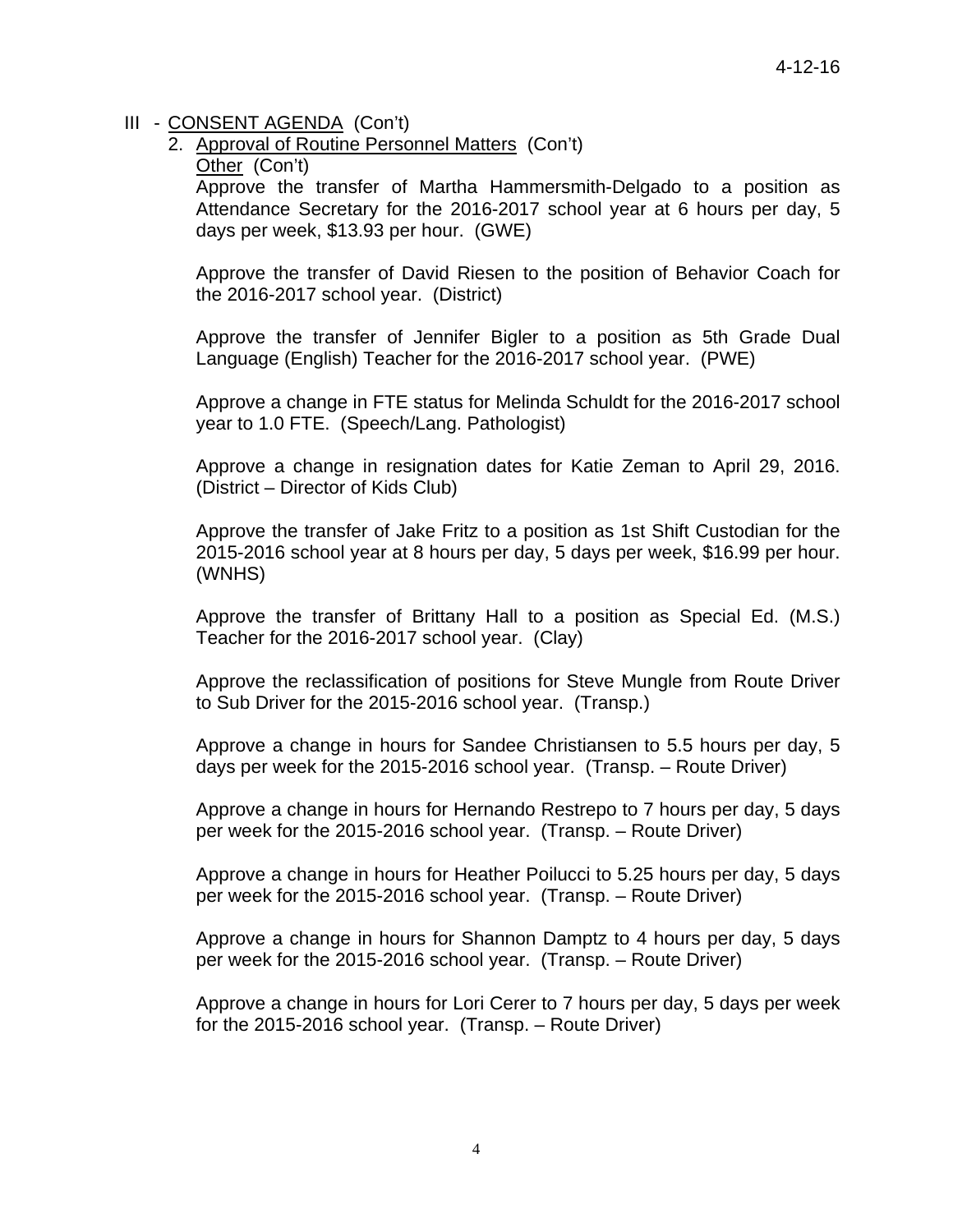2. Approval of Routine Personnel Matters (Con't)

Other (Con't)

Approve a change in hours for Gail Potoczky to 5.75 hours per day, 5 days per week for the 2015-2016 school year. (Transp. – Route Driver)

Approve a change in hours for Alex Krejci to 3 hours per day, 5 days per week for the 2015-2016 school year. (Transp. – Route Driver)

Approve a change in hours for Nancy Kawell to 6.5 hours per day, 5 days per week for the 2015-2016 school year. (Transp. – Route Driver)

Approve the transfer of Jim Birr to the position of Mechanic for the 2016-2017 school year at 8 hours per day, 5 days per week, \$21.58 per hour. (Transp.)

Approve the transfer of Nick Damiano to a position as Special Ed. 1:1 Associate for the 2015-2016 school year at 6.5 hours per day, 5 days per week. This position includes the \$1.00 per hour personal hygiene differential. (CMS)

Approve a change in work year status for Brandy Loser to 12 months per year, effective the 2015-2016 school year. (V. DZ – Kids Club EC Supv. Assoc.)

Approve a change in work year status for Guadalupe Espinoza to 12 months per year and approve a change in hours to 6.5 hours per day, 5 days per week for the 2015-2016 school year. (V. DZ – Kids Club EC Assoc.)

Approve the transfer of Christie Jacobson to a position as Special Ed. Associate for the 2015-2016 school year at 6 hours per day, 5 days per week. (V. DZ)

#### **Resignation**

Approve the resignation of Joseph Cannici, effective April 4, 2016. (District – Network Specialist)

Approve the retirement of Sandra Schroeder, effective March 30, 2018. (Transp.- Driver)

Approve the resignation of Collin McCormick, effective May 27, 2016. (Transp.- Dispatcher/Driver)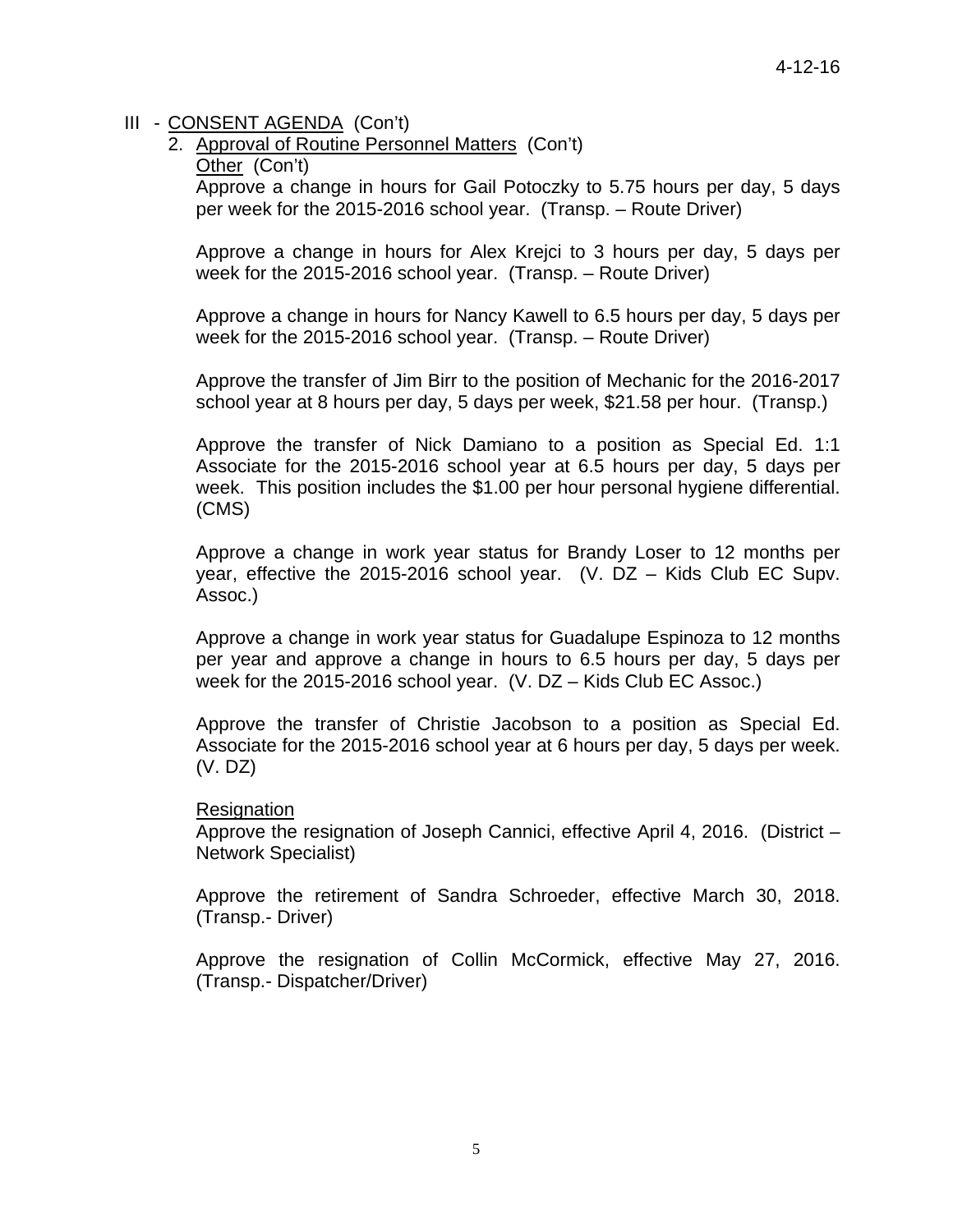2. Approval of Routine Personnel Matters (Con't) Resignation (Con't) Approve the retirement of Kelly Afeld, effective the end of the 2016-2017 school year. (Dean – Attendance Secretary)

Approve the resignation of Peter Hansen from the stipend position of Assistant Science D.C. only, effective the end of the 2015-2016 school year. (WHS)

Approve the retirement of Marty Austin, effective March 31, 2016. (WNHS – Tech. Support Technician)

Approve the resignation of Jacob Porter from the position of Assistant Football Coach only, effective the end of the 2015-2016 school year. (WHS)

Approve the resignation of Thomas Draffkorn, effective April 5, 2016. (Transp. – Sub Driver)

#### Leave of Absence

Approve a leave of absence for Leslie Truman from a start date of March 14, 2016 through a return date on April 11, 2016. (WNHS – Spec. Ed. Assoc.)

Approve a leave of absence under FMLA for Julie Grammer from a start date of April 4, 2016 continuing through the remainder of the 2015-2016 school year, using available paid sick leave days concurrently per doctor's written instructions with any balance of the leave unpaid. (Transp. – Driver)

Approve a leave of absence under FMLA for Elizabeth Roberts from the start of the 2016-2017 school year and for approximately four (4) weeks thereafter, using available paid sick leave days concurrently per doctor's written instructions with any balance of the leave unpaid. (WNHS – Spec. Ed.)

Approve an unpaid leave of absence for personal reason for Heidi Nieman for the 2016-2017 school year. (MEES – Spec. Ed. Assoc.)

Approve a leave of absence under FMLA for Colleen Roth from a start date of April 22, 2016 and through the remainder of the 2015-2016 school year, using available paid sick leave days concurrently per doctor's written instructions with any balance of the leave unpaid. (OES – Food Svc. Mgr.)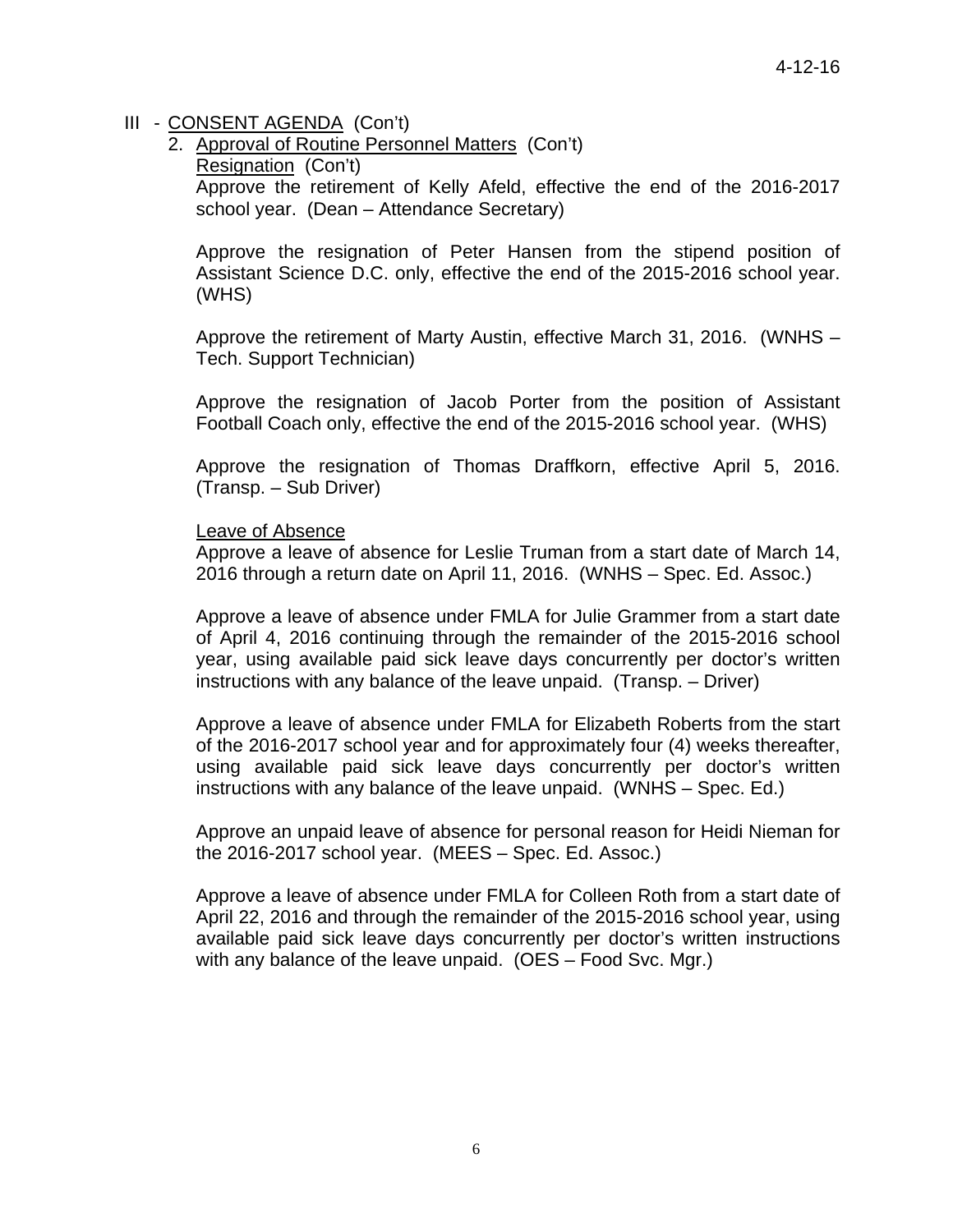- 2. Approval of Routine Personnel Matters (Con't)
	- Leave of Absence (Con't)

Approve a leave of absence under FMLA for Sarah Sarbaugh from the start of the 2016-2017 school year and for an anticipated 2-4 weeks thereafter, using available paid sick leave days concurrently per doctor's written instructions, with any balance of the leave unpaid. (WNHS – Speech/Lang. Path.)

Approve a leave of absence under FMLA for Camden Harlan from a start date of April 11, 2016, and through an anticipated return on April 25, 2016, using available paid sick leave days concurrently per doctor's written instructions, with any balance of the leave unpaid. (WNHS – Sec. to A.D.)

- 3. Approval of Special Education Tuition Rates for 2016-2017 (On File)
- 4. Approval of Obsolete Equipment Disposal (On File)
- 5. Approval of Policy Revisions for a Second Reading (On File)
- 6. Approval of Woodstock High School Co-curricular Fundraising Requests (On File)

# IV - RECOGNITION

1. Wolfgang Kemp – National High School Spirit of Sport Award

Woodstock North High School Senior **Wolfgang Kemp** has been selected as the 2016 Section 4 recipient of the "National High School Spirit of Sport Award" by the National Federation of State High School Associations (NFHS). Section 4 is a 5-state area encompassing Illinois, Iowa, Wisconsin, Indiana and Michigan. The National High School Spirit of Sport Award was created by the NFHS to recognize those individuals who exemplify the ideals of the spirit of sport that represent the core mission of education-based athletics.

 Wolfgang, who participates in football, wrestling and track at WNHS, and his father have been homeless and living at a shelter. Despite that hardship, Wolfgang dedicated himself to both his sports and his studies, and although facing adversity, remained positive and upbeat, serving as an inspiration to both students and staff throughout the District.

 Wolfgang's father has now found steady employment, and Wolfgang is looking to the future, and considering his post-graduation options. Congratulations went to Wolfgang on this prestigious honor!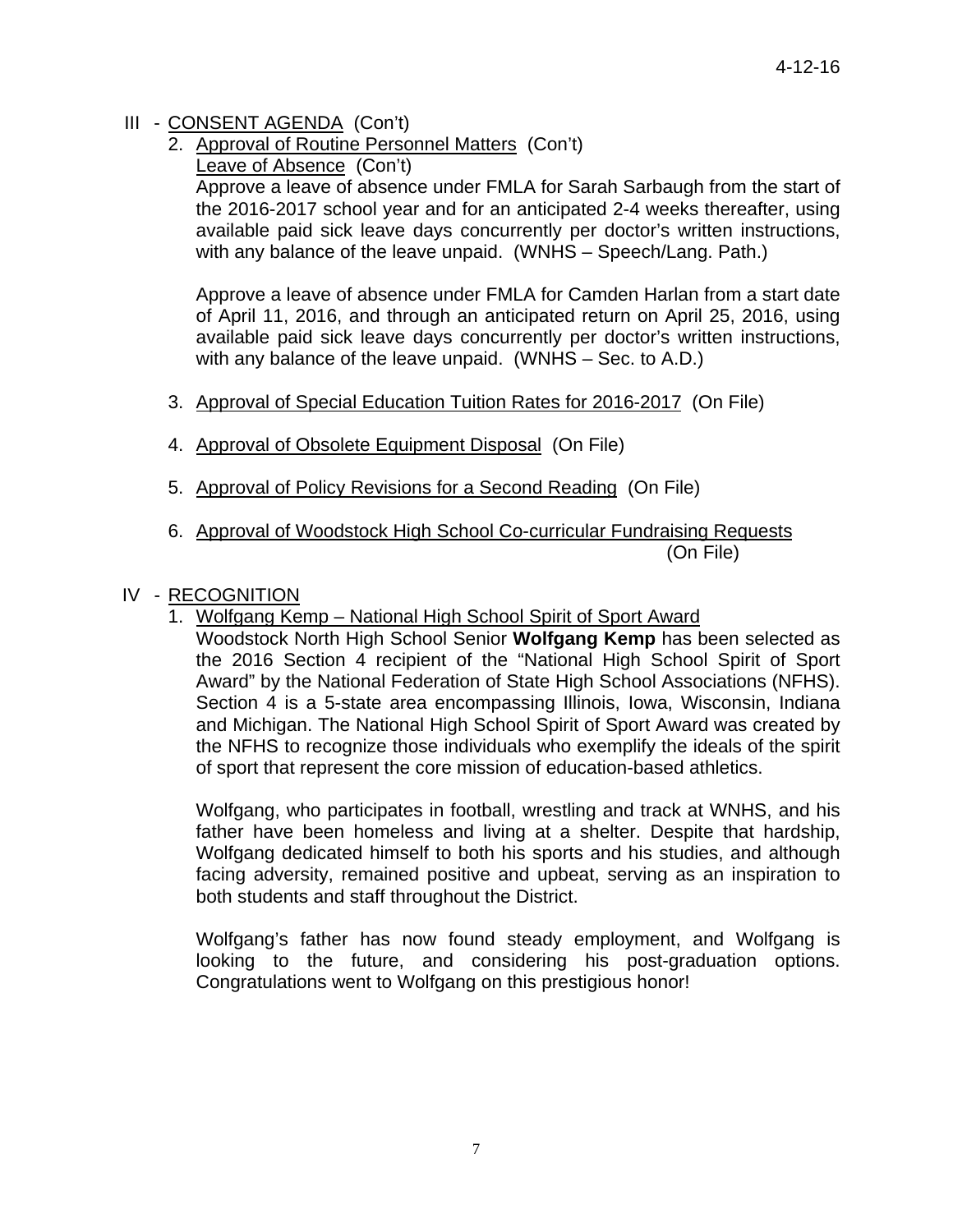# IV - RECOGNITION (Con't)

2. Northwood Middle School – IESA State Wrestling Qualifiers

 2015-2016 was an outstanding season for the Northwood Middle School Wrestling Team, as four athletes advanced to the IESA State Wrestling Tournament. On the route to State, all four wrestlers finished in the top three in their weight classes at the March 5, 2016 Sectionals in Antioch.

The State finals were held March 11-12, 2016 at the Convocation Center on the campus of Northern Illinois University in DeKalb. Congratulations went to these athletes, and to Coaches **Jason Schnulle**, **Nick Rago**, **Nick DiMaio** and **Matt Buhrow** on an outstanding season!

 The wrestlers and their weight classes are: **Sean Jaco**, 8th Grade – Heavyweight

**Carter Miller**, 8th Grade – 95 pounds

**Shane Sims**, 7th Grade – 167 pounds

**Isaiah Vela**, 7th Grade – 112 pounds

MOTION – Moved by Mr. Meyer and seconded by Mr. Miceli to introduce the following resolution: WHEREAS, the Board of Education of Woodstock Community Unit School District 200 wishes to recognize the contributions of these individuals, and WHEREAS, District 200 has benefited as a result of these accomplishments; NOW THEREFORE BE IT RESOLVED, that the Board of Education of Woodstock Community Unit School District 200 hereby bestows special recognition and a certificate of achievement on behalf of the citizens of the District, with roll call vote as follows:

| Mr. | Meyer           | - Yes |
|-----|-----------------|-------|
| Mr. | Miceli          | - Yes |
| Mr. | Shinherr        | - Yes |
| Mr. | Gilmore         | - Yes |
| Mr. | <b>Nattress</b> | - Yes |
| Mr. | Goerlitz        | - Yes |
| Ms. | Goodwin         | - Yes |

# V - COMMUNICATIONS

- 1. A community member addressed the Board regarding Apple Creek transition fees.
- 2. A parent representing the Theater Boosters, addressed the Board with a request to expand performances at both high schools.
- 3. Mr. Meyer reported that he attended the Kishwaukee Division Dinner meeting in Huntley where he enjoyed a tour of the facility as well as a presentation on school funding. Mr. Meyer shared the presentation information with Dr. Moan so that copies could be made for the Board.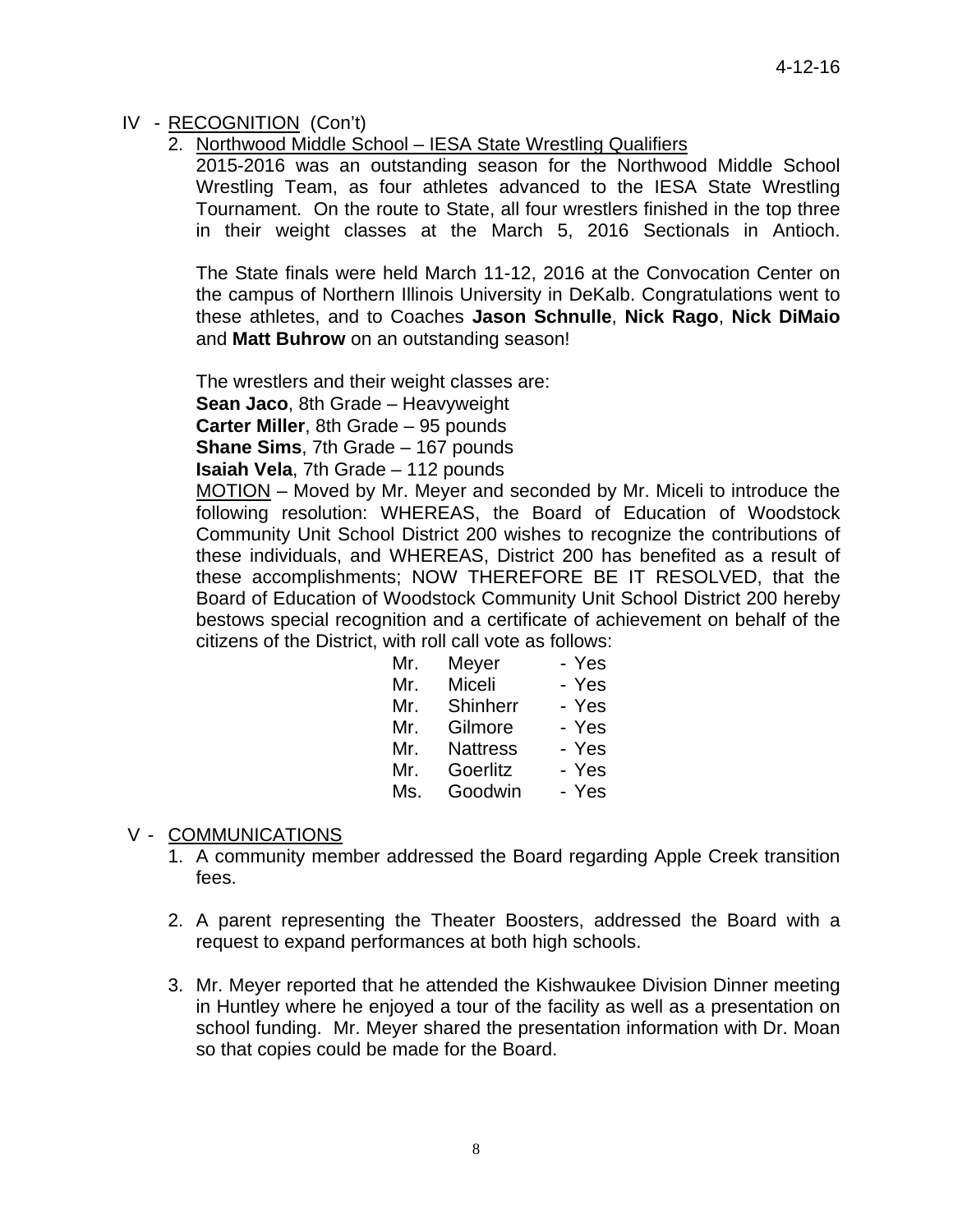#### VI - SUPERINTENDENT'S REPORT

- 1. Dr. Moan detailed some of the many end of the year events that are scheduled throughout the District.
- 2. Dr. Moan told Board members to let him know if they needed assistance with processing their Economic Interest Statements since there had been some issues with electronic filing.
- 3. Dr. Moan updated the Board on the State budget.
- 4. Dr. Moan presented Mr. Goerlitz with a Certificate of Recognition for serving as an IASB Delegate.

#### VII - MONITORING REPORT

1. High School Advanced Placement Program (On File)

Assistant Superintendent for Middle and High School Education George Oslovich explained that the District's Strategic Plan had established targets to improve student participation and success in the Advanced Placement Programs including increasing the percentage of unique students who complete an AP course; increasing the percentage of students who achieve a 3 or higher on an AP test; and increasing the percentage of unique AP students who take an AP exam. Mr. Oslovich, Woodstock High School Principal Dr. Justin Smith and Assistant Principal Matt Boland presented information on the District's work towards meeting these targets.

Dr. Smith and Mr. Boland presented information on the District's pilot program with Equal Opportunity Schools (EOS) to identify and encourage underrepresented students to take an AP course. Dr. Smith explained that starting in the 2016-2017 school year, incoming freshman will be able to take AP Human Geography, giving younger students the opportunity to enroll in AP courses. In addition, the collaborative efforts the District has with the College Board to identify and address the skills necessary to help students successfully complete an AP course and receive a college ready score on the test was discussed. Mr. Boland detailed proposed student supports that include Canvas, the buddy system, and boot camp. Information was also provided on how the District is using the funds from the Illinois State Board of Education Advanced Placement Grant to assist with program improvements and training.

During the presentation, Ms. Goodwin asked whether freshman would be prepared to take an AP course. Dr. Moan responded that the middle schools continue to add rigor to the curriculum so students have developed the necessary skill set leaving eighth grade for these advanced courses.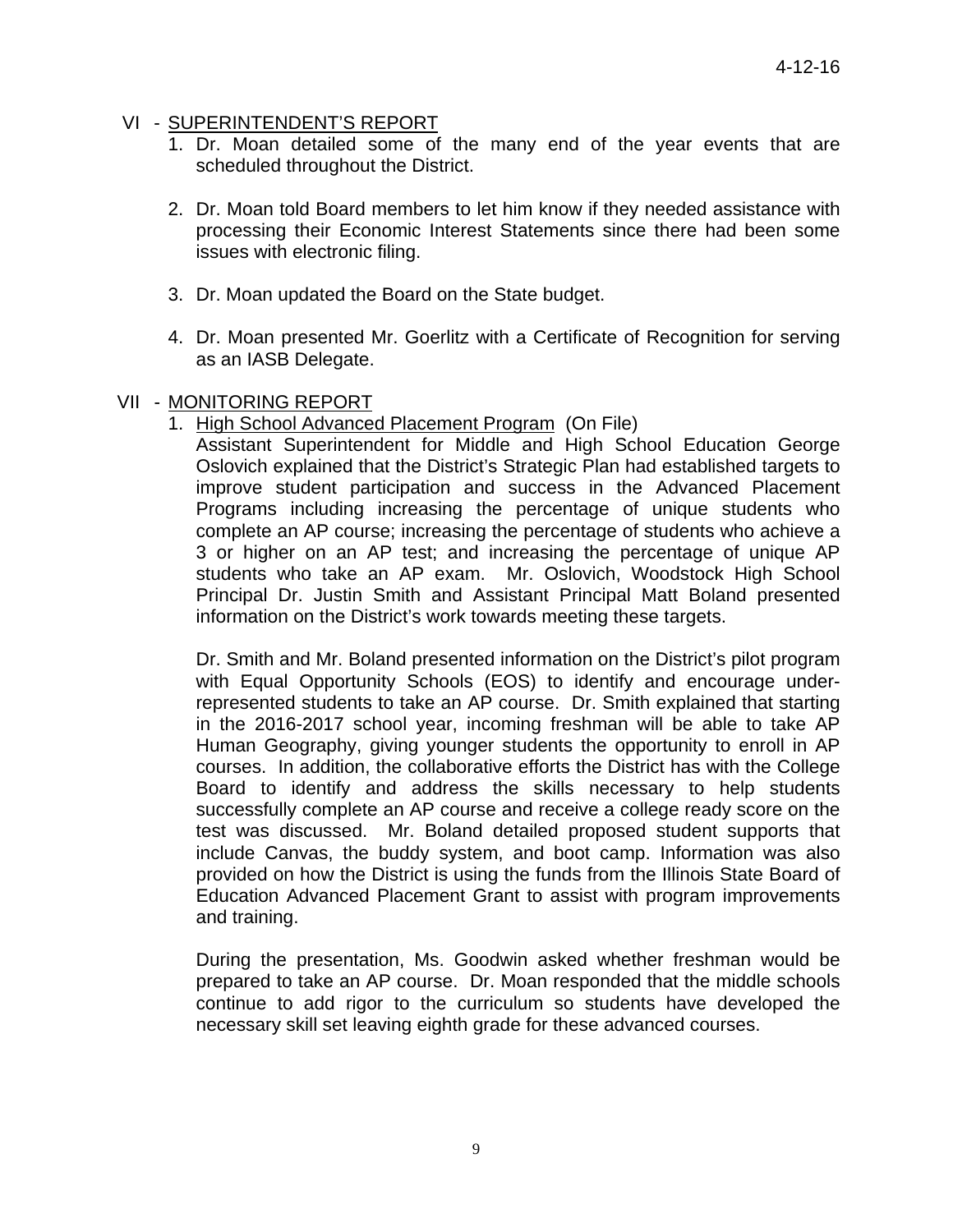# VII - MONITORING REPORT (Con't)

1. High School Advanced Placement Program (Con't)

Dr. Moan pointed out that State universities have been mandated to except a score of 3 on an AP exam for college credit. He added that Woodstock High School was one of seven schools in the State this year that partnered with EOS and that the program will expand statewide next year. Dr. Moan congratulated both high schools for their efforts.

### VIII - UNFINISHED BUSINESS

### 1. Approval to Set Transition Fees for the Apple Creek Subdivision

At the March 15, 2016 Board of Education Meeting, the Board considered setting transition fees for the Apple Creek subdivision. After discussion, the Board tabled the agenda item until the April 12, 2016 Board meeting.

At the April 12, 2016 meeting, Mayor Sager addressed the Board with the City's rationale for approving the transition fees. During Board discussion, Mr. Meyer asked if the home buyer would benefit from a fee decrease and Mayor Sager responded that the developer would decrease the home price accordingly. Mr. Miceli asked if any neighboring communities had approved similar reductions and the Mayor explained that Hebron and McHenry were a few municipalities that have done so. He added that many other communities in the region at large have made reductions.

Mr. Gilmore inquired whether the addition of one-hundred units assessed at a lower value would flood the market and keep other home values from rising and Mayor Sager answered that the unfinished development lowers the EAV of all the existing homes.

City Manager Roscoe Stelford added that the proposed building project would span over a five to six year period and that the sale of these homes should have a positive impact throughout the city. Mr. Stelford explained that as part of an annexation agreement covering the subdivision, the transition fee agreement expired in less than five years and would not be extended. Mr. Stelford added that the City of Woodstock had eliminated 100% of their fees for this development.

Mr. Goerlitz commented that it was appropriate to move forward with the fee proposal and Mr. Meyer added that decreased fees would positively impact growth. Mr. Gilmore explained that he had done some research and that there is a shortage of available inventory in this price range. He added that he was not sure if it was necessary to give this developer a break to encourage growth. Ms. Goodwin expressed that she was in favor of the request.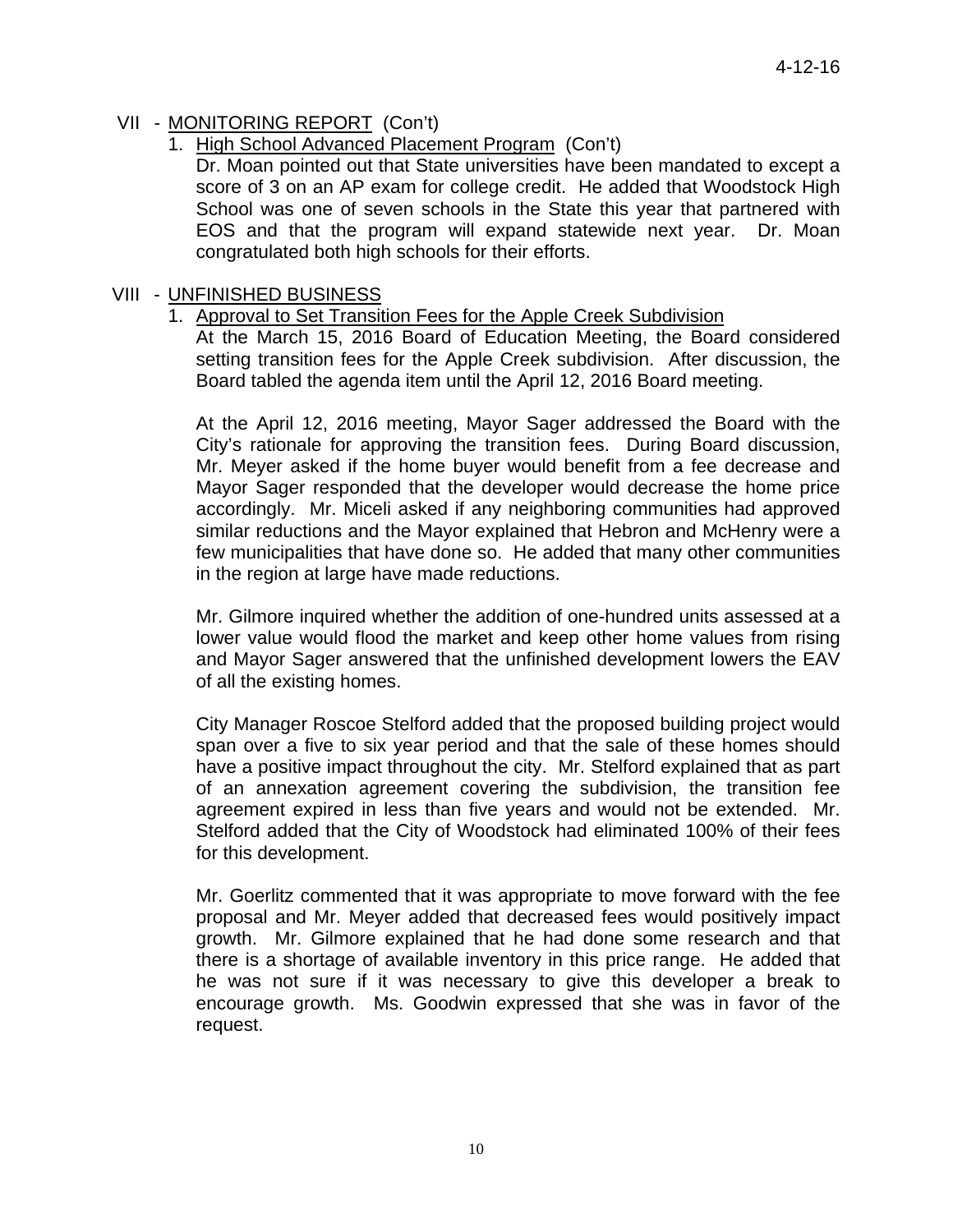# VIII - UNFINISHED BUSINESS (Con't)

1. Approval to Set Transition Fees for the Apple Creek Subdivision (Con't)

Mr. Nattress pointed out that while he appreciated the City of Woodstock eliminating their fees, the school district would realize student costs later and he added that there was an advantage to this development being in close proximity to a good school.

Local realtor Casey Meyers addressed the Board on behalf of the Woodstock Chamber of Commerce stating that the Apple Creek development would be welcomed by the Chamber and that the inventory of houses in this price point was needed in the community.

MOTION – Moved by Mr. Goerlitz and seconded by Mr. Meyer to approve setting transition fees for the Apple Creek subdivision at \$2,300 for a three bedroom detached house; \$2,500 for a four bedroom detached house; and \$2,851 for two and three bedroom attached houses, with roll call vote as follows: (On File)

| Mr. | Goerlitz        | - Yes |
|-----|-----------------|-------|
| Mr. | Meyer           | - Yes |
| Mr. | <b>Nattress</b> | - No  |
| Mr. | Shinherr        | - Yes |
| Mr. | Miceli          | - No  |
| Mr. | Gilmore         | - Yes |
| Ms. | Goodwin         | - Yes |

# IX - NEW BUSINESS

1. Approval of Comcast Internet Access Service Agreement

This item was included on the agenda so the Board could approve a service agreement with Comcast for upgraded internet access to continue with the District's plan for technology growth utilizing high bandwidth internet.

Chief Financial Officer Risa Hanson explained that Comcast Business Communications, LLC has been the District's internet provider since 2014 and currently provides services to all District facilities. She added that the current agreement with Comcast expires on June 30, 2016.

The new 36-month contract with Comcast would provide wide area network (WAN) service to Clay, Westwood, Greenwood and the Transportation Center. All other facilities would receive WAN connectivity through the McHenry County Fiber Consortium. The Comcast agreement would also provide internet access to all District 200 facilities and include upgrades.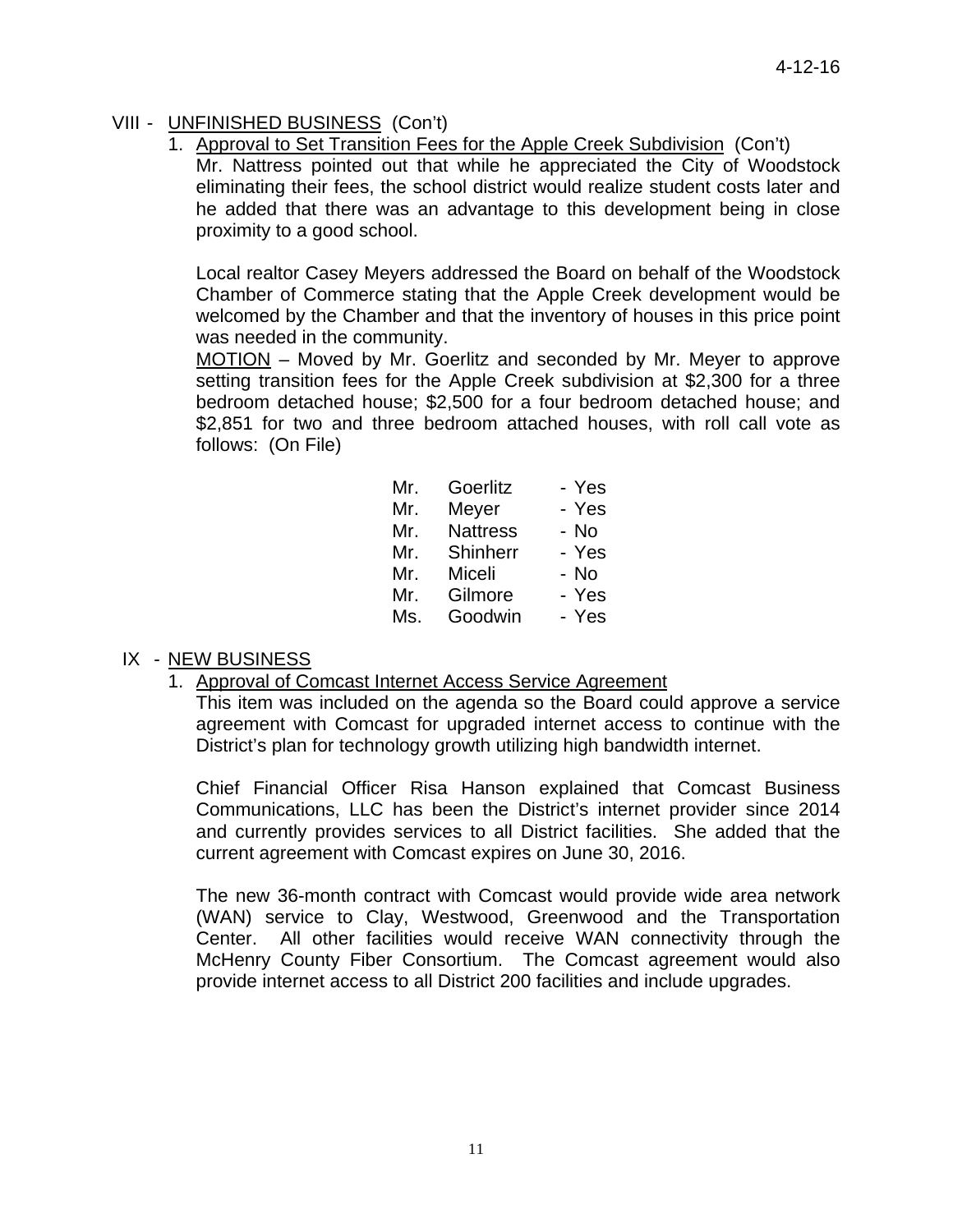## IX - NEW BUSINESS (Con't)

1. Approval of Comcast Internet Access Service Agreement (Con't)

Administration received three quotes for internet services in response to Erate bidding procedures. Comcast, AT&T and NIU Net responded. AT&T and NIU net were disqualified because they currently do not have the required infrastructure in place to service the District's remote locations. In addition, AT&T's pricing was too high and NIU Net would only enter into a 60 month contract.

Mrs. Hanson added that administration does not recommend a 60-month contract due to rapid changes in technology that might restrict the District's choices in the near future. The new Comcast service agreement would cost \$10,483 per month before applicable taxes.

MOTION – Moved by Mr. Gilmore and seconded by Mr. Nattress to approve a Services Agreement with Comcast Business Communications, LLC for the period covering July 1, 2016 through June 30, 2019 for a monthly cost of \$10,483 per month, with roll call vote as follows:

(On File)

| Mr. | Gilmore         | - Yes |
|-----|-----------------|-------|
| Mr. | <b>Nattress</b> | - Yes |
| Mr. | Miceli          | - Yes |
| Mr. | Meyer           | - Yes |
| Mr. | Goerlitz        | - Yes |
| Mr. | Shinherr        | - Yes |
| Ms. | Goodwin         | - Yes |

#### 2. Approval of Natural Gas Provider Contract for 2017-2020

This item was included on the agenda so the Board could authorize administration to lock in pricing for natural gas for the 2017-2018, 2018-2019, and 2019-2020 school years.

Chief Financial Officer Risa Hanson explained that since July 2012 the District has been purchasing its natural gas from Center Point Energy. In October 2015 the Board approved locking in rates at \$.33/therm for the period covering July 2016 – June 2017. The District was actually able to lock in rates for this time period at \$.3265/therm.

The District's utility consultant, Patti Ogden of UtilityHelp Inc., is now recommending that the District lock in pricing for another three-year term, July 2017 through June 2020. Her recommendation is based on the fact that the current market price is lower than it has been in decades and industry experts are predicting that these low rates will not persist.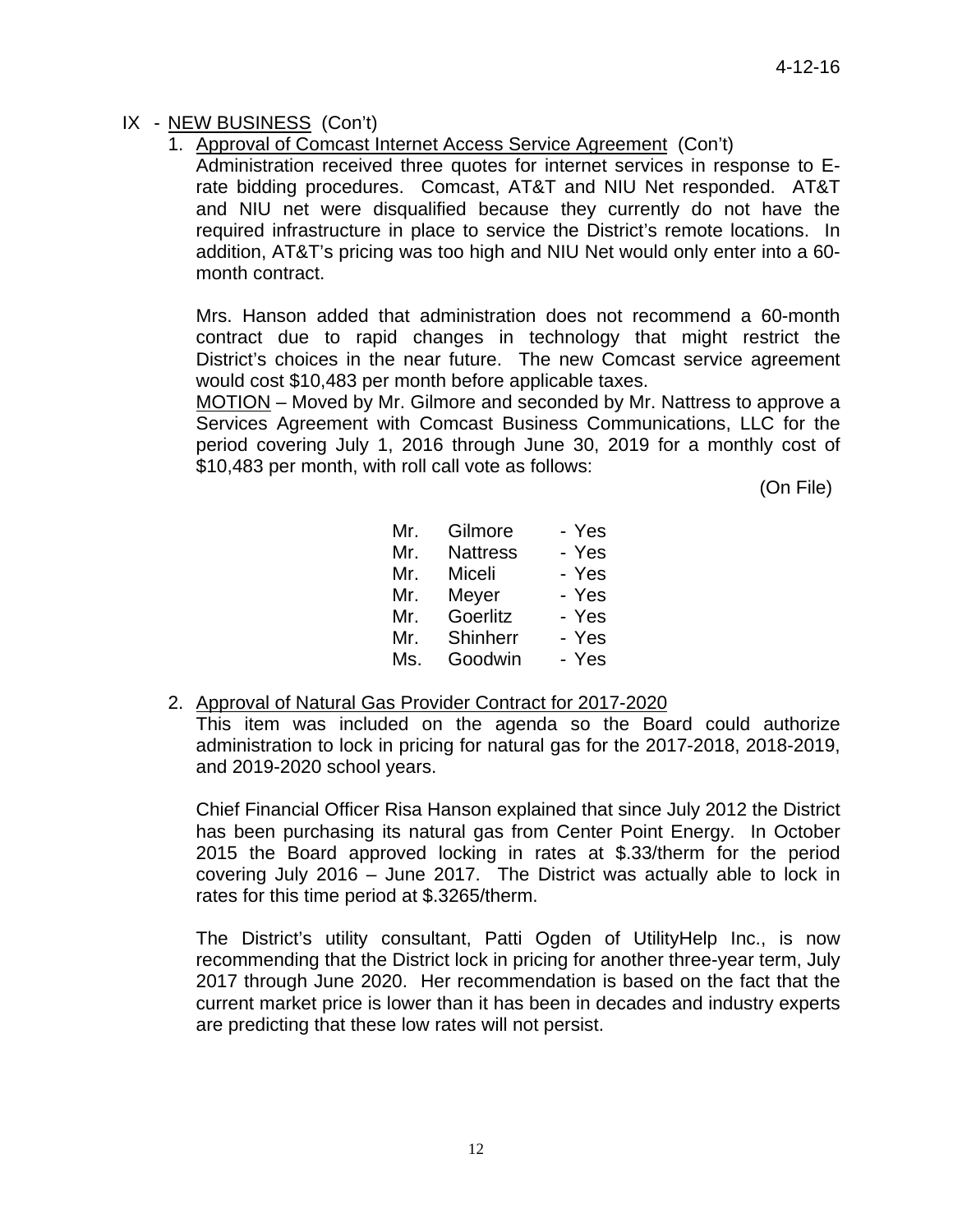# IX - NEW BUSINESS (Con't)

2. Approval of Natural Gas Provider Contract for 2017-2020 (Con't)

Ms. Ogden is recommending that the District set a "trigger" price of \$.322/therm for 80% of the District's natural gas volume and when the market reaches this price point she will lock in this rate for the District.

MOTION – Moved by Mr. Meyer and seconded by Mr. Goerlitz to approve a contract with Center Point Energy at \$.322 per therm for 80% of usage for a three-year term beginning July 2017 through June 2020, with roll call vote as follows: (On File)

| Meyer<br>Mr.           | - Yes |
|------------------------|-------|
| Goerlitz<br>Mr.        | - Yes |
| Gilmore<br>Mr.         | - Yes |
| Shinherr<br>Mr.        | - Yes |
| Miceli<br>Mr.          | - Yes |
| <b>Nattress</b><br>Mr. | - Yes |
| Goodwin<br>Ms.         | - Yes |

3. Approval of Retail Electric Supplier Agreement

This item was included on the agenda so the Board could approve a new agreement with its electricity provider, MidAmerican Energy, at a reduced rate.

Chief Financial Officer Risa Hanson explained that since May 2008, the District has been purchasing its electricity needs from MidAmerican Energy under the following terms: January 2015 - December 2016, \$0.03640/kwh and December 2, 2016 – December 1, 2017, \$0.03282/kwh.

The District's utility consultant, Patti Ogden of UtilityHelp Inc., is now recommending that the District lock in pricing for an extended period, December 2017 through December 2019. Her recommendation is based on the fact that the current market price is historically low and analysts are predicting higher prices soon due to nationally planned power plant retirements.

Ms. Ogden is recommending that the District set a "trigger" price of \$.033/kwh for 100% of the District's electricity needs and when the market reaches this price point she will lock in this rate for the District.

MOTION – Moved by Mr. Gilmore and seconded by Mr. Nattress to approve a Retail Electric Supplier Agreement with MidAmerican Energy for the period covering December 2, 2017 through December 1, 2019 at a trigger price point of \$.033/kilowatt hour or less, with roll call vote as follows: (On File)